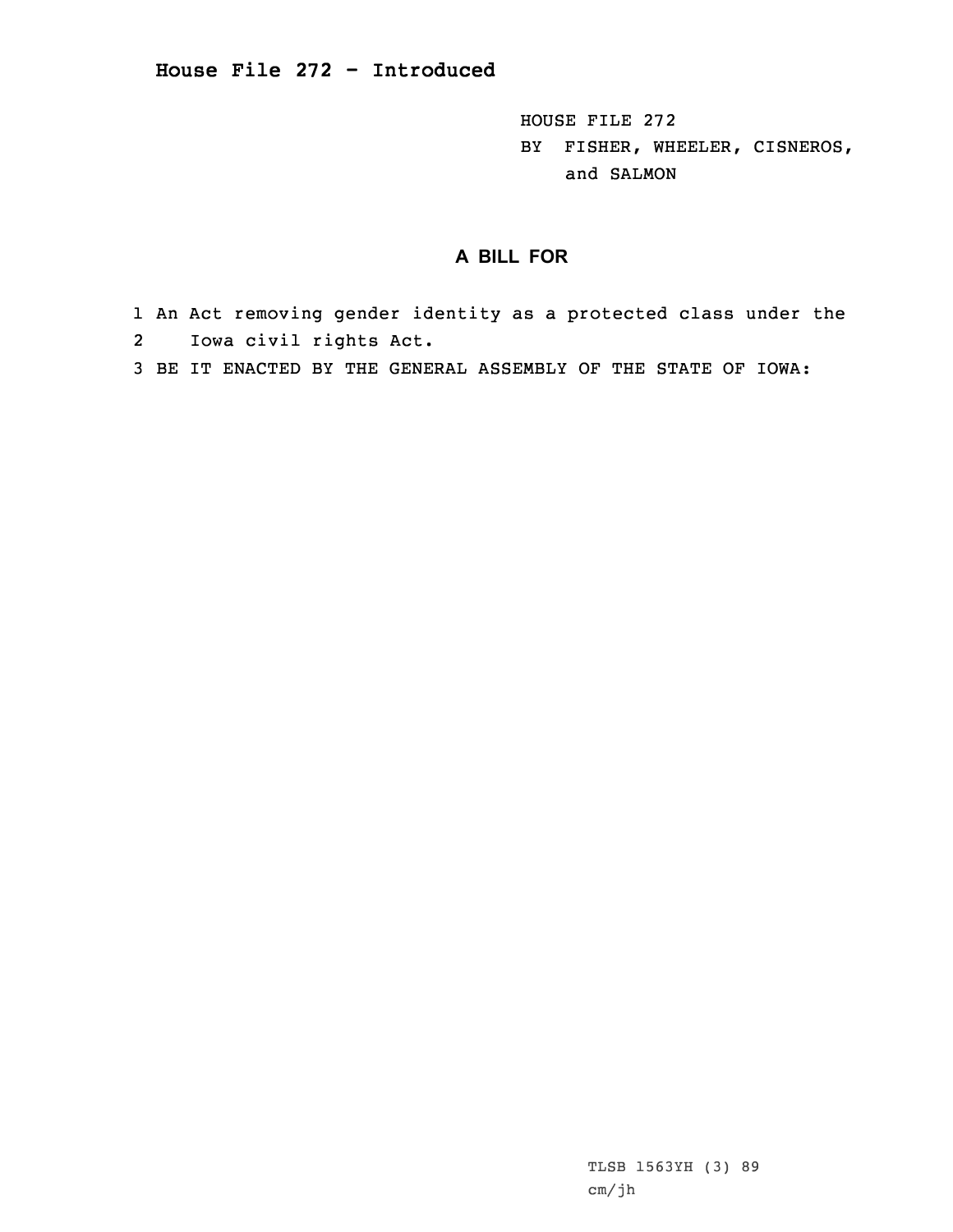1 Section 1. Section 216.2, subsection 10, Code 2021, is 2 amended by striking the subsection.

3 Sec. 2. Section 216.5, subsections 6 and 8, Code 2021, are 4 amended to read as follows:

 6. To issue such publications and reports of investigations and research as in the judgment of the commission shall tend to promote goodwill among the various racial, religious, and ethnic groups of the state and which shall tend to minimize or eliminate discrimination in public accommodations, employment, apprenticeship and on-the-job training programs, vocational schools, career and technical education programs, or housing 12 because of race, creed, color, sex, sexual orientation, <del>gender</del> 13 identity, national origin, religion, ancestry, or disability. 14 8. To make recommendations to the general assembly for such further legislation concerning discrimination because of 16 race, creed, color, sex, sexual orientation, gender identity, national origin, religion, ancestry, or disability as it may deem necessary and desirable.

19 Sec. 3. Section 216.6, subsection 1, paragraphs a, b, and c, 20 Code 2021, are amended to read as follows:

21 *a.* Person to refuse to hire, accept, register, classify, or refer for employment, to discharge any employee, or to otherwise discriminate in employment against any applicant 24 for employment or any employee because of the age, race, 25 creed, color, sex, sexual orientation, gender identity, national origin, religion, or disability of such applicant or employee, unless based upon the nature of the occupation. If <sup>a</sup> person with <sup>a</sup> disability is qualified to perform <sup>a</sup> particular occupation, by reason of training or experience, the nature of that occupation shall not be the basis for exception to the unfair or discriminatory practices prohibited by this subsection.

33 *b.* Labor organization or the employees, agents, or members 34 thereof to refuse to admit to membership any applicant, to 35 expel any member, or to otherwise discriminate against any

-1-

LSB 1563YH (3) 89 cm/jh 1/8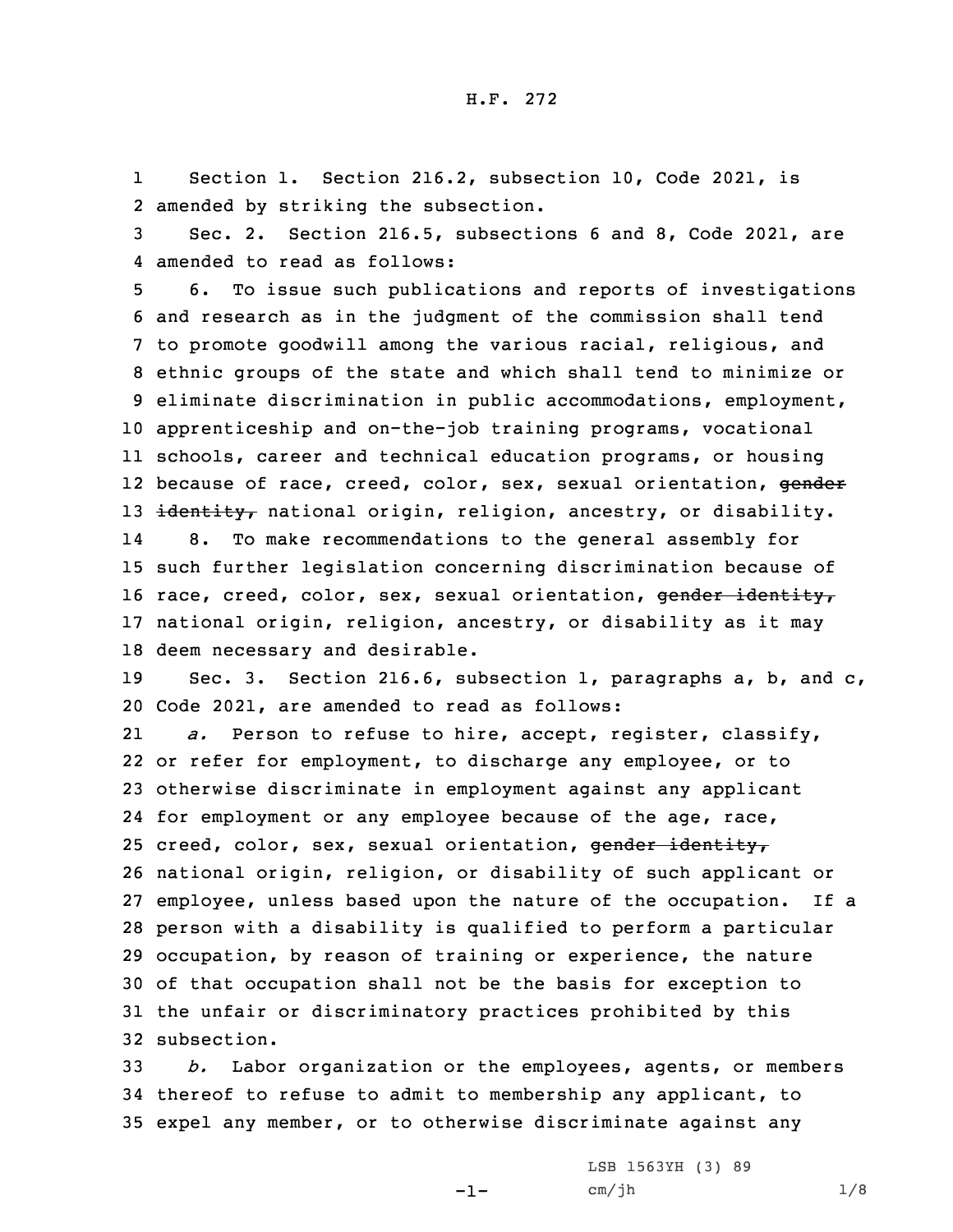1 applicant for membership or any member in the privileges, 2 rights, or benefits of such membership because of the age, 3 race, creed, color, sex, sexual orientation, gender identity, 4 national origin, religion, or disability of such applicant or 5 member.

 *c.* Employer, employment agency, labor organization, or the employees, agents, or members thereof to directly or indirectly advertise or in any other manner indicate or publicize that individuals of any particular age, race, creed, color, sex, 10 sexual orientation, gender identity, national origin, religion, or disability are unwelcome, objectionable, not acceptable, or not solicited for employment or membership unless based on the nature of the occupation.

14 (1) If <sup>a</sup> person with <sup>a</sup> disability is qualified to perform <sup>a</sup> particular occupation by reason of training or experience, the nature of that occupation shall not be the basis for exception to the unfair or discriminatory practices prohibited by this subsection.

 (2) An employer, employment agency, or their employees, servants, or agents may offer employment or advertise for employment to only persons with disabilities, when other applicants have available to them other employment compatible with their ability which would not be available to persons with disabilities because of their disabilities. Any such employment or offer of employment shall not discriminate among persons with disabilities on the basis of race, color, creed, 27 sex, sexual orientation, gender identity, or national origin. Sec. 4. Section 216.6, subsection 6, paragraph d, Code 2021, is amended to read as follows:

 *d.* Any bona fide religious institution or its educational facility, association, corporation, or society with respect 32 to any qualifications for employment based on religion $<sub>r</sub>$  or</sub> 33 sexual orientation, or gender identity when such qualifications are related to <sup>a</sup> bona fide religious purpose. <sup>A</sup> religious qualification for instructional personnel or an administrative

 $-2-$ 

LSB 1563YH (3) 89 cm/jh 2/8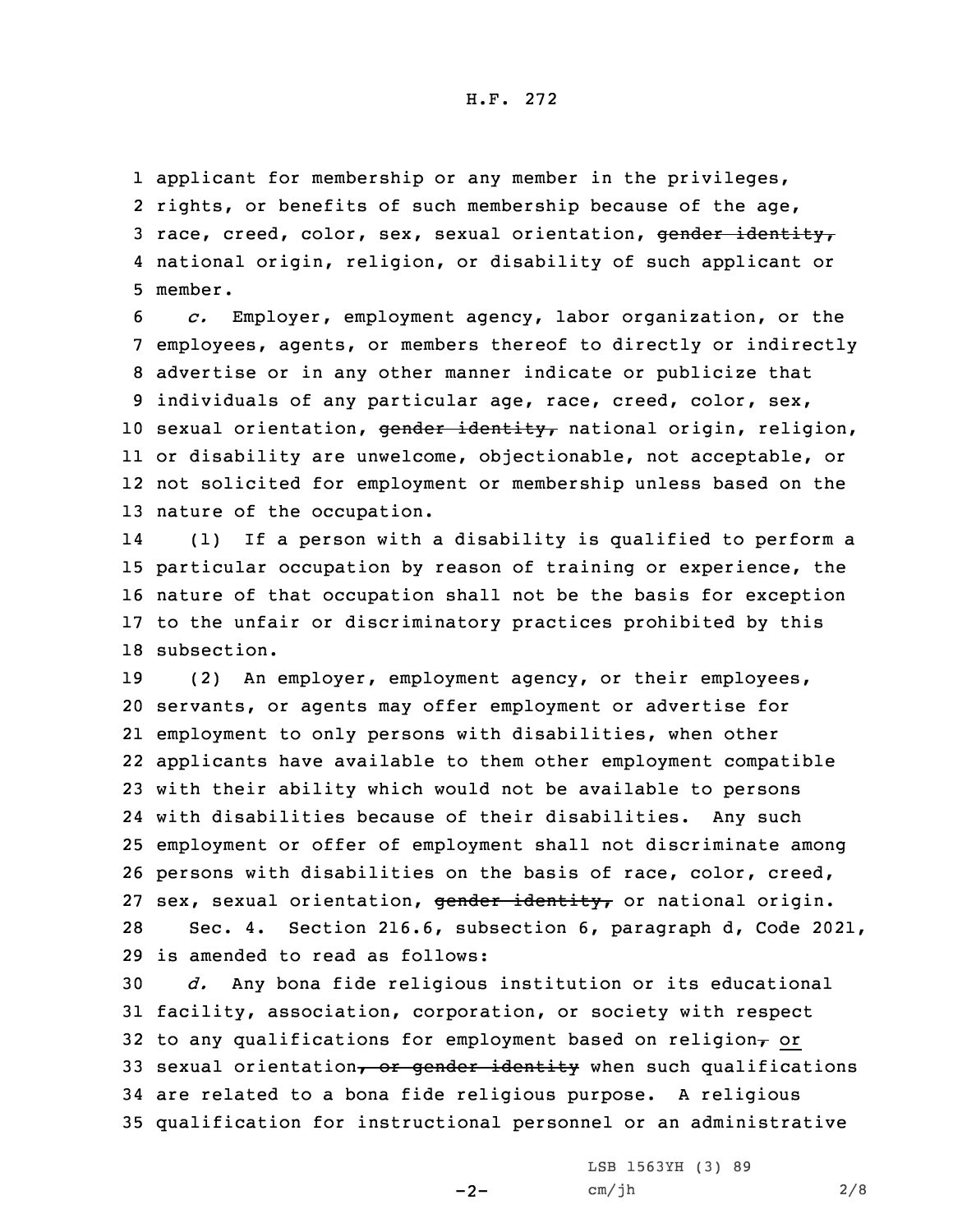## H.F. 272

1 officer, serving in <sup>a</sup> supervisory capacity of <sup>a</sup> bona fide 2 religious educational facility or religious institution, shall 3 be presumed to be <sup>a</sup> bona fide occupational qualification.

4 Sec. 5. Section 216.6A, subsection 1, paragraph a, 5 unnumbered paragraph 1, Code 2021, is amended to read as 6 follows:

 The general assembly finds that the practice of discriminating against any employee because of the age, 9 race, creed, color, sex, sexual orientation, gender identity, national origin, religion, or disability of such employee by paying wages to such employee at <sup>a</sup> rate less than the rate paid to other employees does all of the following:

13 Sec. 6. Section 216.6A, subsection 1, paragraph b, Code 14 2021, is amended to read as follows:

 *b.* The general assembly declares that it is the policy of this state to correct and, as rapidly as possible, to eliminate, discriminatory wage practices based on age, race, 18 creed, color, sex, sexual orientation, gender identity, national origin, religion, and disability.

20 Sec. 7. Section 216.6A, subsection 2, paragraph a, Code 21 2021, is amended to read as follows:

22 *a.* It shall be an unfair or discriminatory practice for any employer or agent of any employer to discriminate against any employee because of the age, race, creed, color, sex, sexual 25 orientation, gender identity, national origin, religion, or disability of such employee by paying wages to such employee at <sup>a</sup> rate less than the rate paid to other employees who are employed within the same establishment for equal work on jobs, the performance of which requires equal skill, effort, and responsibility, and which are performed under similar working conditions. An employer or agent of an employer who is paying wages to an employee at <sup>a</sup> rate less than the rate paid to other employees in violation of this [section](https://www.legis.iowa.gov/docs/code/2021/216.6A.pdf) shall not remedy the violation by reducing the wage rate of any employee.

35 Sec. 8. Section 216.6A, subsection 3, paragraph d, Code

 $-3-$ 

LSB 1563YH (3) 89 cm/jh 3/8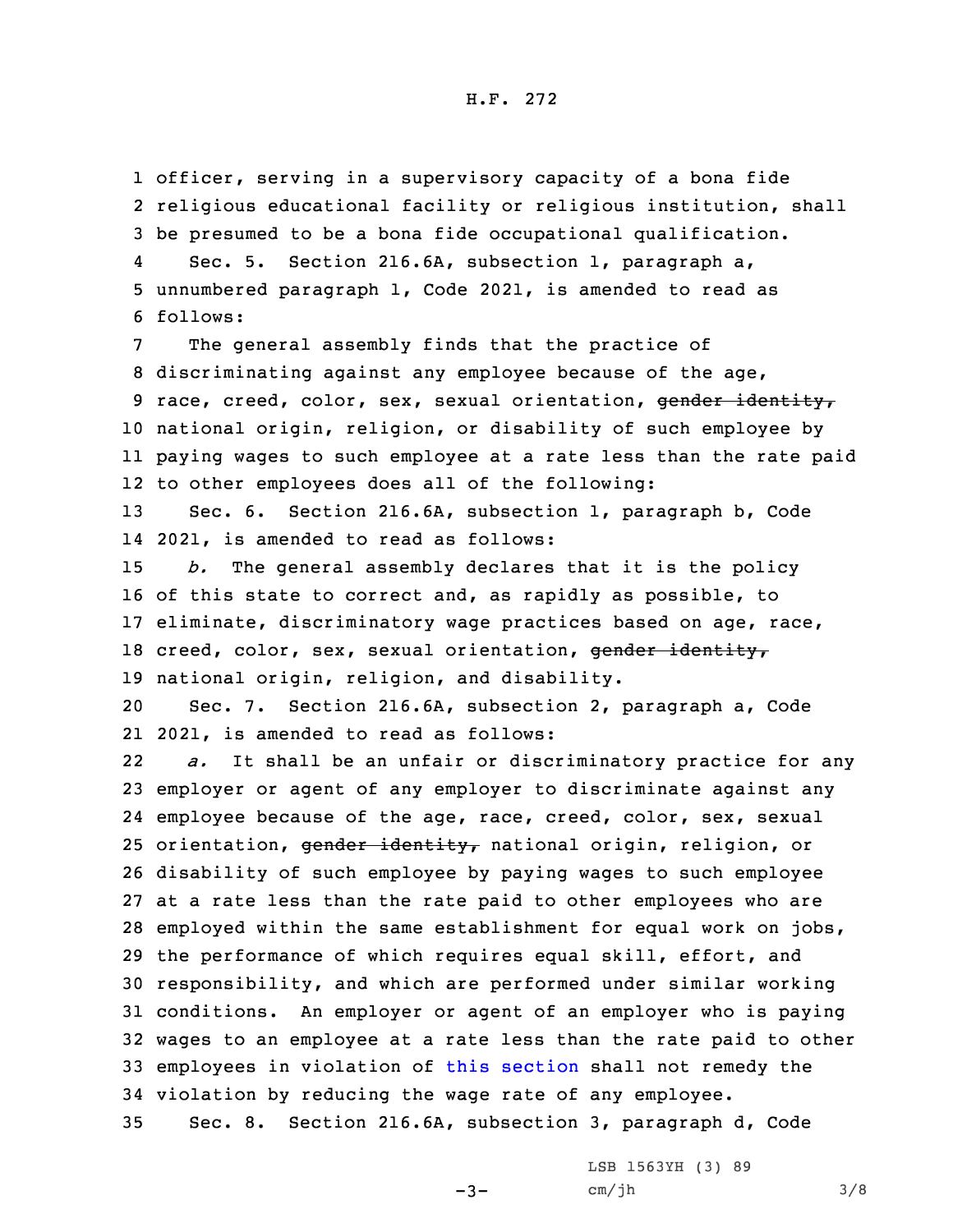1 2021, is amended to read as follows:

2 *d.* Pay differential is based on any other factor other than 3 the age, race, creed, color, sex, sexual orientation, gender 4 <del>identity,</del> national origin, religion, or disability of such 5 employee.

6 Sec. 9. Section 216.7, subsection 1, paragraphs <sup>a</sup> and b, 7 Code 2021, are amended to read as follows:

 *a.* To refuse or deny to any person because of race, 9 creed, color, sex, sexual orientation, gender identity, national origin, religion, or disability the accommodations, advantages, facilities, services, or privileges thereof, or otherwise to discriminate against any person because of 13 race, creed, color, sex, sexual orientation, gender identity, national origin, religion, or disability in the furnishing of such accommodations, advantages, facilities, services, or privileges.

 *b.* To directly or indirectly advertise or in any other manner indicate or publicize that the patronage of persons of any particular race, creed, color, sex, sexual orientation, 20 gender identity, national origin, religion, or disability is unwelcome, objectionable, not acceptable, or not solicited. 22 Sec. 10. Section 216.7, subsection 2, paragraph a, Code 2021, is amended to read as follows:

24 *a.* Any bona fide religious institution with respect to any 25 qualifications the institution may impose based on religion $<sub>r</sub>$  or</sub> 26 sexual orientation, or gender identity when such qualifications 27 are related to <sup>a</sup> bona fide religious purpose.

28 Sec. 11. Section 216.8, subsection 1, paragraphs a, b, c, 29 and d, Code 2021, are amended to read as follows:

 *a.* To refuse to sell, rent, lease, assign, sublease, refuse to negotiate, or to otherwise make unavailable, or deny any real property or housing accommodation or part, portion, or interest therein, to any person because of the race, color, 34 creed, sex, sexual orientation, gender identity, religion, national origin, disability, or familial status of such person.

 $-4-$ 

LSB 1563YH (3) 89  $cm/jh$  4/8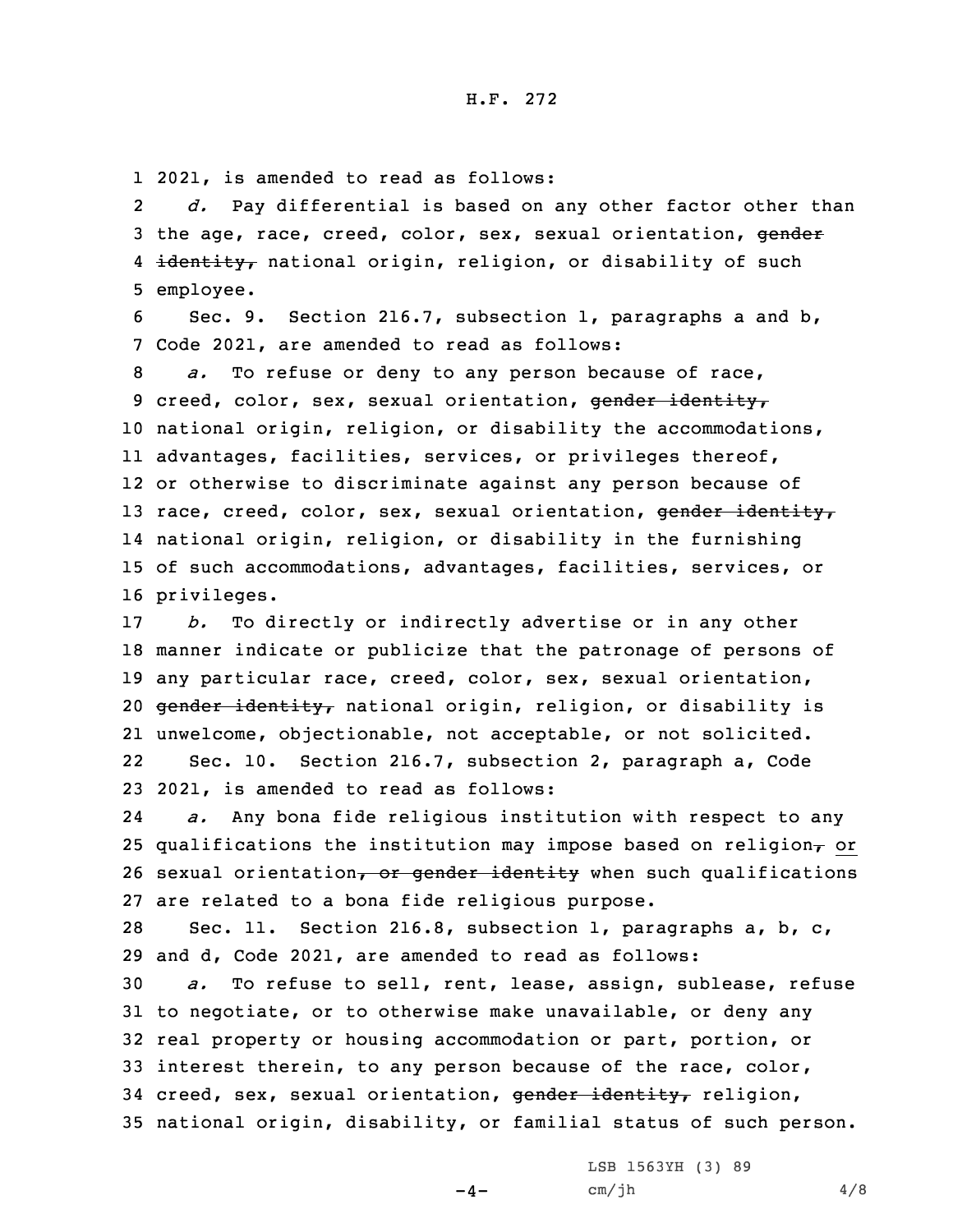H.F. 272

1 *b.* To discriminate against any person because of the 2 person's race, color, creed, sex, sexual orientation, gender 3 identity, religion, national origin, disability, or familial 4 status, in the terms, conditions, or privileges of the sale, 5 rental, lease assignment, or sublease of any real property or 6 housing accommodation or any part, portion, or interest in the 7 real property or housing accommodation or in the provision of 8 services or facilities in connection with the real property or 9 housing accommodation.

 *c.* To directly or indirectly advertise, or in any other manner indicate or publicize that the purchase, rental, lease, assignment, or sublease of any real property or housing 13 accommodation or any part, portion, or interest therein, by persons of any particular race, color, creed, sex, sexual 15 orientation, gender identity, religion, national origin, disability, or familial status is unwelcome, objectionable, not acceptable, or not solicited.

 *d.* To discriminate against the lessee or purchaser of any real property or housing accommodation or part, portion, or interest of the real property or housing accommodation, or against any prospective lessee or purchaser of the property or accommodation, because of the race, color, creed, religion, 23 sex, sexual orientation, gender identity, disability, age, or national origin of persons who may from time to time be present in or on the lessee's or owner's premises for lawful purposes at the invitation of the lessee or owner as friends, guests, visitors, relatives, or in any similar capacity.

28 Sec. 12. Section 216.8A, subsections 1, 2, and 5, Code 2021, 29 are amended to read as follows:

 1. <sup>A</sup> person shall not induce or attempt to induce another person to sell or rent <sup>a</sup> dwelling by representations regarding the entry or prospective entry into <sup>a</sup> neighborhood of <sup>a</sup> person of <sup>a</sup> particular race, color, creed, sex, sexual orientation, 34 gender identity, religion, national origin, disability, or familial status.

 $-5-$ 

LSB 1563YH (3) 89  $cm/jh$  5/8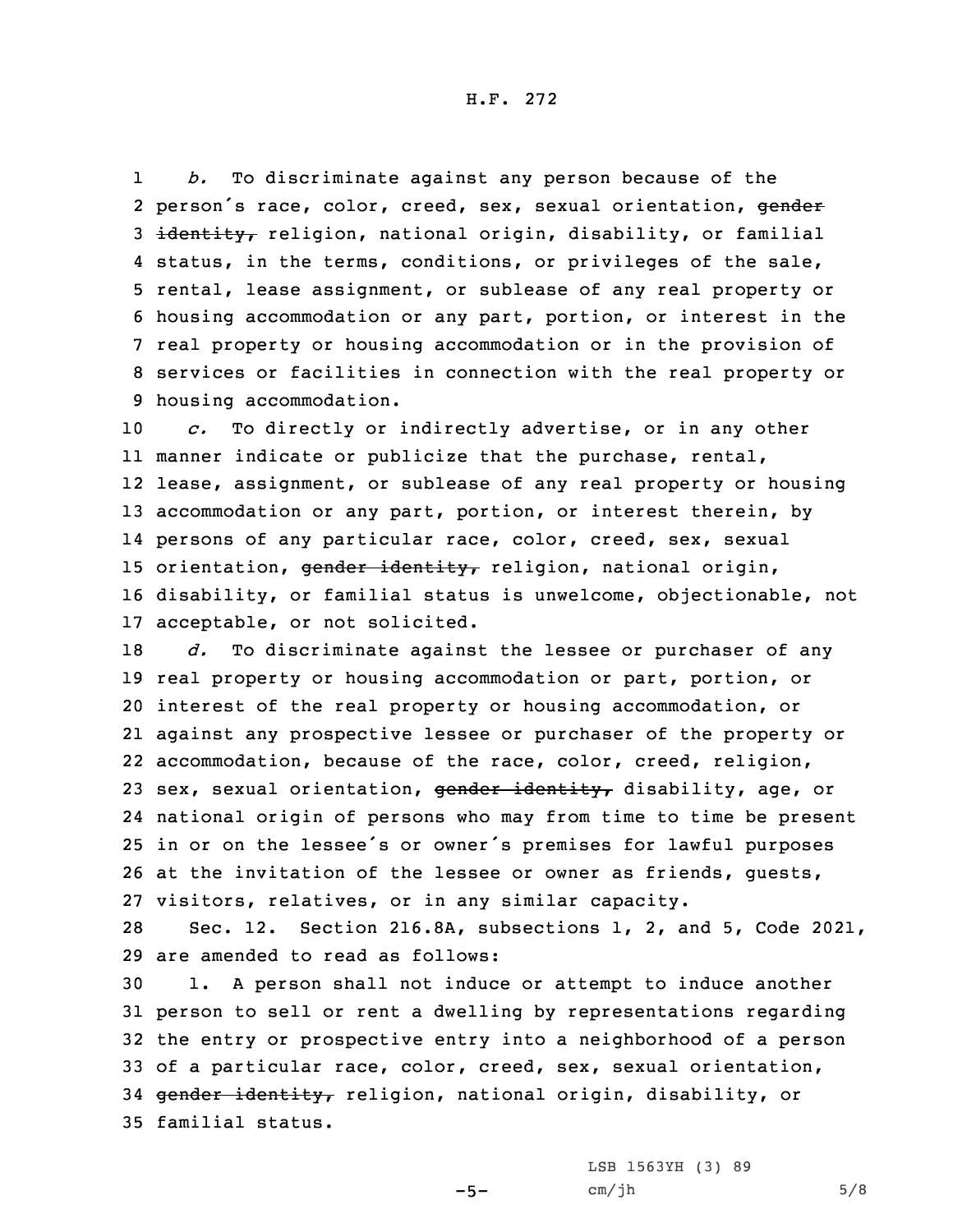1 2. <sup>A</sup> person shall not represent to <sup>a</sup> person of <sup>a</sup> particular 2 race, color, creed, sex, sexual orientation, gender identity, religion, national origin, disability, or familial status that <sup>a</sup> dwelling is not available for inspection, sale, or rental when the dwelling is available for inspection, sale, or rental. 5. <sup>A</sup> person shall not deny another person access to, or membership or participation in, <sup>a</sup> multiple-listing service, real estate brokers' organization or other service, organization, or facility relating to the business of selling or renting dwellings, or discriminate against <sup>a</sup> person in terms or conditions of access, membership, or participation in such organization because of race, color, creed, sex, sexual 13 orientation, gender identity, religion, national origin, disability, or familial status. Sec. 13. Section 216.8A, subsection 4, paragraph a, Code

16 2021, is amended to read as follows:

 *a.* <sup>A</sup> person whose business includes engaging in residential real estate related transactions shall not discriminate against <sup>a</sup> person in making <sup>a</sup> residential real estate related transaction available or in terms or conditions of <sup>a</sup> residential real estate related transaction because of 22 race, color, creed, sex, sexual orientation, gender identity, religion, national origin, disability, or familial status. 24Sec. 14. Section 216.9, subsection 1, unnumbered paragraph

25 1, Code 2021, is amended to read as follows:

 It is an unfair or discriminatory practice for any educational institution to discriminate on the basis of 28 race, creed, color, sex, sexual orientation, gender identity, national origin, religion, or disability in any program or activity. Such discriminatory practices shall include but not be limited to the following practices:

32 Sec. 15. Section 216.9, subsection 2, Code 2021, is amended 33 to read as follows:

<sup>34</sup> 2. For the purpose of this [section](https://www.legis.iowa.gov/docs/code/2021/216.9.pdf), *"educational* <sup>35</sup> *institution"* includes any preschool, elementary or secondary

-6-

LSB 1563YH (3) 89 cm/jh 6/8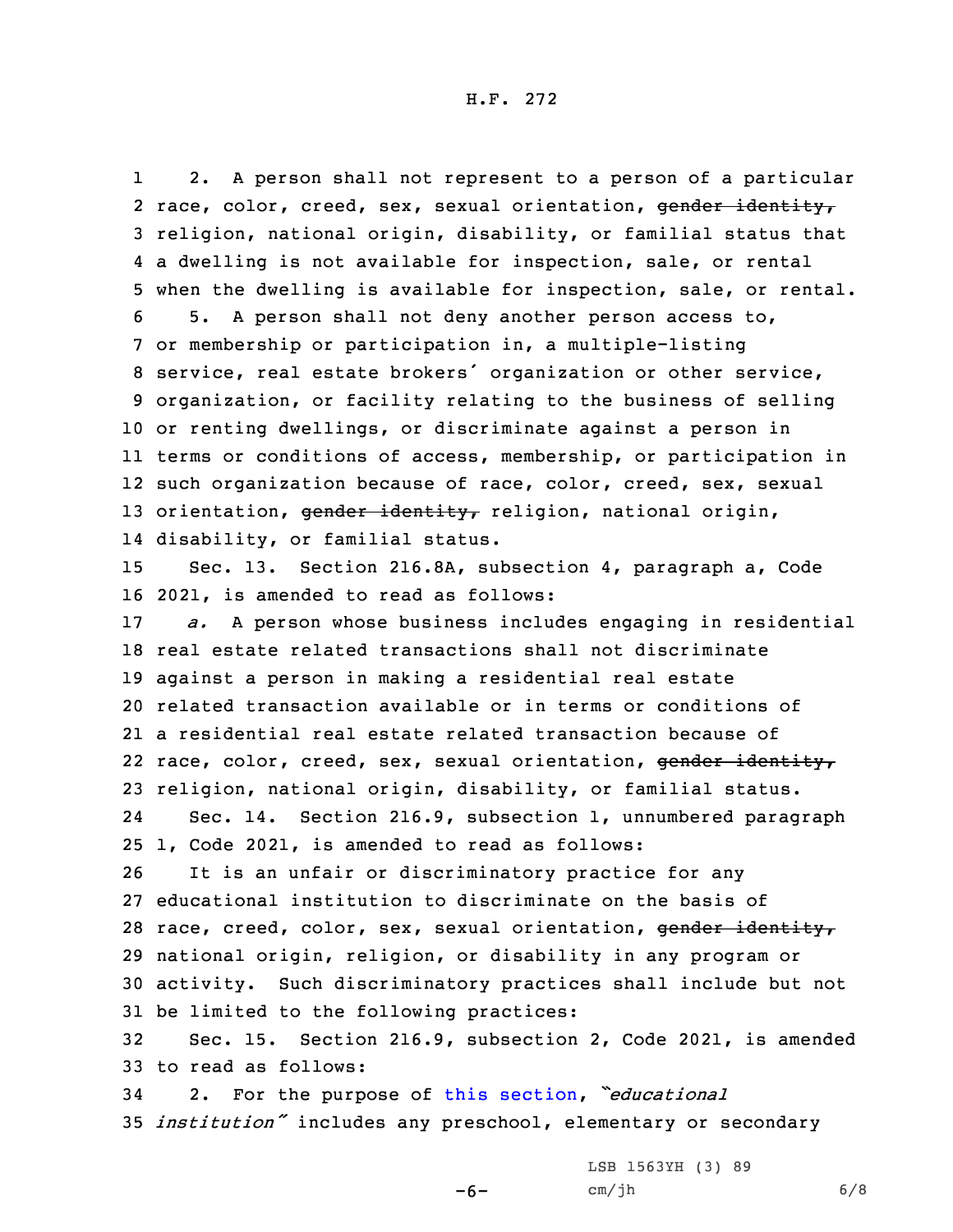school, community college, area education agency, or postsecondary college or university and their governing boards. This section does not prohibit an educational institution from maintaining separate toilet facilities, locker rooms, or living facilities for the different sexes so long as comparable facilities are provided. Nothing in this [section](https://www.legis.iowa.gov/docs/code/2021/216.9.pdf) shall be construed as prohibiting any bona fide religious institution 8 from imposing qualifications based on religion $<sub>\tau</sub>$  or sexual</sub> 9 orientation, or gender identity when such qualifications are related to <sup>a</sup> bona fide religious purpose or any institution from admitting students of only one sex.

12 Sec. 16. Section 216.10, subsection 1, paragraphs a, b, and 13 c, Code 2021, are amended to read as follows:

14 *a.* Creditor to refuse to enter into <sup>a</sup> consumer credit transaction or impose finance charges or other terms or conditions more onerous than those regularly extended by that creditor to consumers of similar economic backgrounds because of age, color, creed, national origin, race, religion, marital 19 status, sex, sexual orientation, gender identity, physical disability, or familial status.

21 *b.* Person authorized or licensed to do business in this 22 state pursuant to [chapter](https://www.legis.iowa.gov/docs/code/2021/524.pdf) 524, [533](https://www.legis.iowa.gov/docs/code/2021/533.pdf), [536](https://www.legis.iowa.gov/docs/code/2021/536.pdf), or [536A](https://www.legis.iowa.gov/docs/code/2021/536A.pdf) to refuse 23 to loan or extend credit or to impose terms or conditions 24 more onerous than those regularly extended to persons of 25 similar economic backgrounds because of age, color, creed, 26 national origin, race, religion, marital status, sex, sexual 27 orientation, gender identity, physical disability, or familial 28 status.

 *c.* Creditor to refuse to offer credit life or health and accident insurance because of color, creed, national origin, race, religion, marital status, age, physical disability, 32 sex, sexual orientation, gender identity, or familial status. Refusal by <sup>a</sup> creditor to offer credit life or health and accident insurance based upon the age or physical disability of the consumer shall not be an unfair or discriminatory practice

-7-

LSB 1563YH (3) 89 cm/jh 7/8